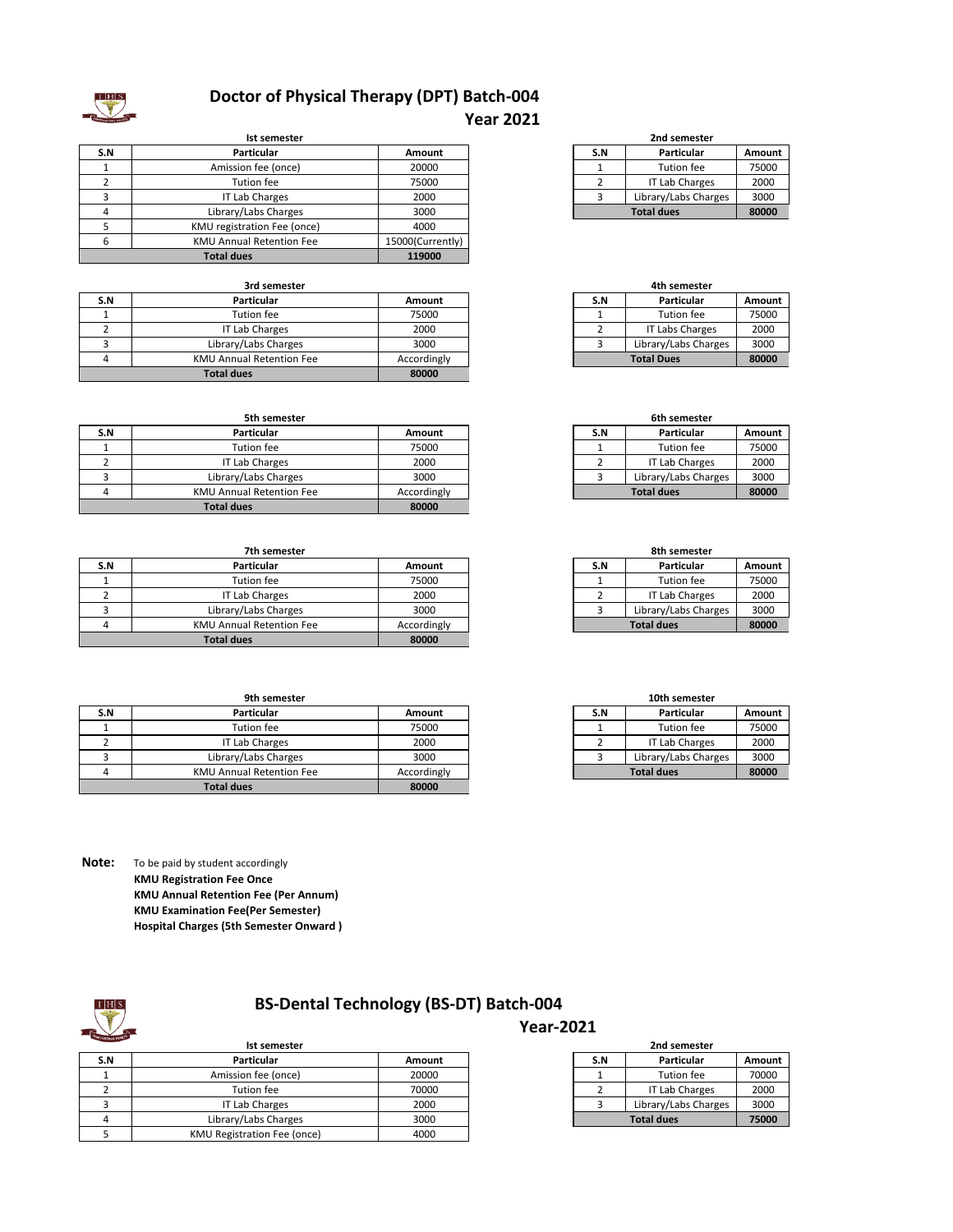| <b>KMU Annual Retention Fee</b> | 7500 (currently) |
|---------------------------------|------------------|
| <b>Total dues</b>               | 106500           |

|  | 3rd semester |
|--|--------------|

| S.N | <b>Particular</b>               | Amount      | S.N               | Particular           | Amount |
|-----|---------------------------------|-------------|-------------------|----------------------|--------|
|     | Tution fee                      | 70000       |                   | Tution fee           | 70000  |
|     | IT Lab charges                  | 2000        |                   | IT Lab charges       | 2000   |
|     | Library/Labs Charges            | 3000        |                   | Library/Labs charges | 3000   |
|     | <b>KMU Annual Retention Fee</b> | Accordingly | <b>Total dues</b> |                      | 75000  |
|     | <b>Total dues</b>               | 75000       |                   |                      |        |

|     | 5th semester                    |             |  | 6th semester |                      |        |
|-----|---------------------------------|-------------|--|--------------|----------------------|--------|
| S.N | <b>Particular</b>               | Amount      |  | S.N          | Particular           | Amount |
|     | Tution fee                      | 70000       |  |              | Tution fee           | 70000  |
|     | IT Lab Charges                  | 2000        |  |              | IT Lab charges       | 2000   |
|     | Library/Labs Charges            | 3000        |  |              | Library/Labs Charges | 3000   |
|     | <b>KMU Annual Retention Fee</b> | Accordingly |  |              | <b>Total dues</b>    | 75000  |
|     | Total dues                      | 75000       |  |              |                      |        |

| 7th semester |                                 |             |     | 8th semester         |        |
|--------------|---------------------------------|-------------|-----|----------------------|--------|
| S.N          | <b>Particular</b>               | Amount      | S.N | Particular           | Amount |
|              | Tution fee                      | 70000       |     | Tution fee           | 70000  |
|              | IT Lab charges                  | 2000        |     | IT Lab charges       | 2000   |
|              | Library/Labs Charges            | 3000        |     | Library/Labs charges | 3000   |
|              | <b>KMU Annual Retention Fee</b> | Accordingly |     | <b>Total dues</b>    | 75000  |
|              | <b>Total dues</b>               | 75000       |     |                      |        |

**3rd semester 4th semester**

| S.N | Particular           | Amount |
|-----|----------------------|--------|
|     | Tution fee           | 70000  |
|     | IT Lab charges       | 2000   |
|     | Library/Labs charges | 3000   |
|     | 75000                |        |

## 2 IT Lab charges 2000<br>3 Library/Labs Charges 3000 3 Library/Labs Charges **5th semester 6th semester Total dues**

| 8th semester |                      |        |  |  |  |
|--------------|----------------------|--------|--|--|--|
| S.N          | Particular           | Amount |  |  |  |
|              | Tution fee           | 70000  |  |  |  |
|              | IT Lab charges       | 2000   |  |  |  |
| ર            | Library/Labs charges | 3000   |  |  |  |
|              | 75000                |        |  |  |  |

**Note:** To be paid by the student Accordingly **KMU Registration Fee Once KMU Annual Retention Fee (Per Annum) KMU Examination Fee(Per Semester) Hospital Charges (5th Semester Onward )**

| <b>NOVATING!</b> |  |
|------------------|--|

### **DES BS Medical Lab Technology (BS-MLT) Batch-004 Year 2021**

|     | Ist semester                    |                  | 2nd semester |                      |        |
|-----|---------------------------------|------------------|--------------|----------------------|--------|
| S.N | <b>Particular</b>               | Amount           | S.N          | Particular           | Amount |
|     | Amission fee (once)             | 20000            |              | Tution fee           | 55000  |
|     | Tution fee                      | 55000            |              | IT Lab Charges       | 2000   |
|     | IT Lab Charges                  | 2000             |              | Library/Labs Charges | 3000   |
|     | Library/Labs Charges            | 3000             |              | <b>Total dues</b>    | 60000  |
|     | KMU Registration Fee (once)     | 4000             |              |                      |        |
| 6   | <b>KMU Annual Retention Fee</b> | 7500 (currently) |              |                      |        |
|     | <b>Total dues</b>               | 91500            |              |                      |        |

| 3rd semester |                          |             |     | 4th semester         |        |
|--------------|--------------------------|-------------|-----|----------------------|--------|
| S.N          | <b>Particular</b>        | Amount      | S.N | Particular           | Amount |
|              | Tution fee               | 55000       |     | Tution fee           | 55000  |
|              | IT Lab Charges           | 2000        |     | IT Lab Charges       | 2000   |
|              | Library/Labs Charges     | 3000        |     | Library/Labs Charges | 3000   |
|              | KMU Annual Retention Fee | Accordingly |     | <b>Total dues</b>    | 60000  |
|              | <b>Total dues</b>        | 60000       |     |                      |        |

| 5th semester |                                 |             |     | 6th semester         |        |
|--------------|---------------------------------|-------------|-----|----------------------|--------|
| S.N          | Particular                      | Amount      | S.N | Particular           | Amount |
|              | Tution fee                      | 55000       |     | Tution fee           | 55000  |
|              | IT Lab Charges                  | 2000        |     | IT Lab Charges       | 2000   |
|              | Library/Labs Charges            | 3000        |     | Library/Labs Charges | 3000   |
|              | <b>KMU Annual Retention Fee</b> | Accordingly |     | <b>Total dues</b>    | 60000  |
|              | <b>Total dues</b>               | 60000       |     |                      |        |

|     | 7th semester |        | 8th semester |            |        |
|-----|--------------|--------|--------------|------------|--------|
| S.N | Particular   | Amount | S.N          | Particular | Amount |
|     | Tution fee   | 55000  |              | Tution fee | 55000  |

| 2nd semester |                       |        |  |  |  |
|--------------|-----------------------|--------|--|--|--|
| S.N          | Particular            | Amount |  |  |  |
|              | Tution fee            | 55000  |  |  |  |
|              | <b>IT Lab Charges</b> | 2000   |  |  |  |
|              | Library/Labs Charges  | 3000   |  |  |  |
|              | 60000                 |        |  |  |  |

| 4th semester |                       |        |  |  |  |
|--------------|-----------------------|--------|--|--|--|
| S.N          | Particular            | Amount |  |  |  |
|              | Tution fee            | 55000  |  |  |  |
|              | <b>IT Lab Charges</b> | 2000   |  |  |  |
|              | Library/Labs Charges  | 3000   |  |  |  |
|              | 60000                 |        |  |  |  |

| 6th semester |                       |        |  |  |
|--------------|-----------------------|--------|--|--|
| S.N          | Particular            | Amount |  |  |
|              | Tution fee            | 55000  |  |  |
|              | <b>IT Lab Charges</b> | 2000   |  |  |
|              | Library/Labs Charges  | 3000   |  |  |
|              | 60000                 |        |  |  |

|     | 8th semester |        |
|-----|--------------|--------|
| S.N | Particular   | Amount |
|     | Tution fee   | 55000  |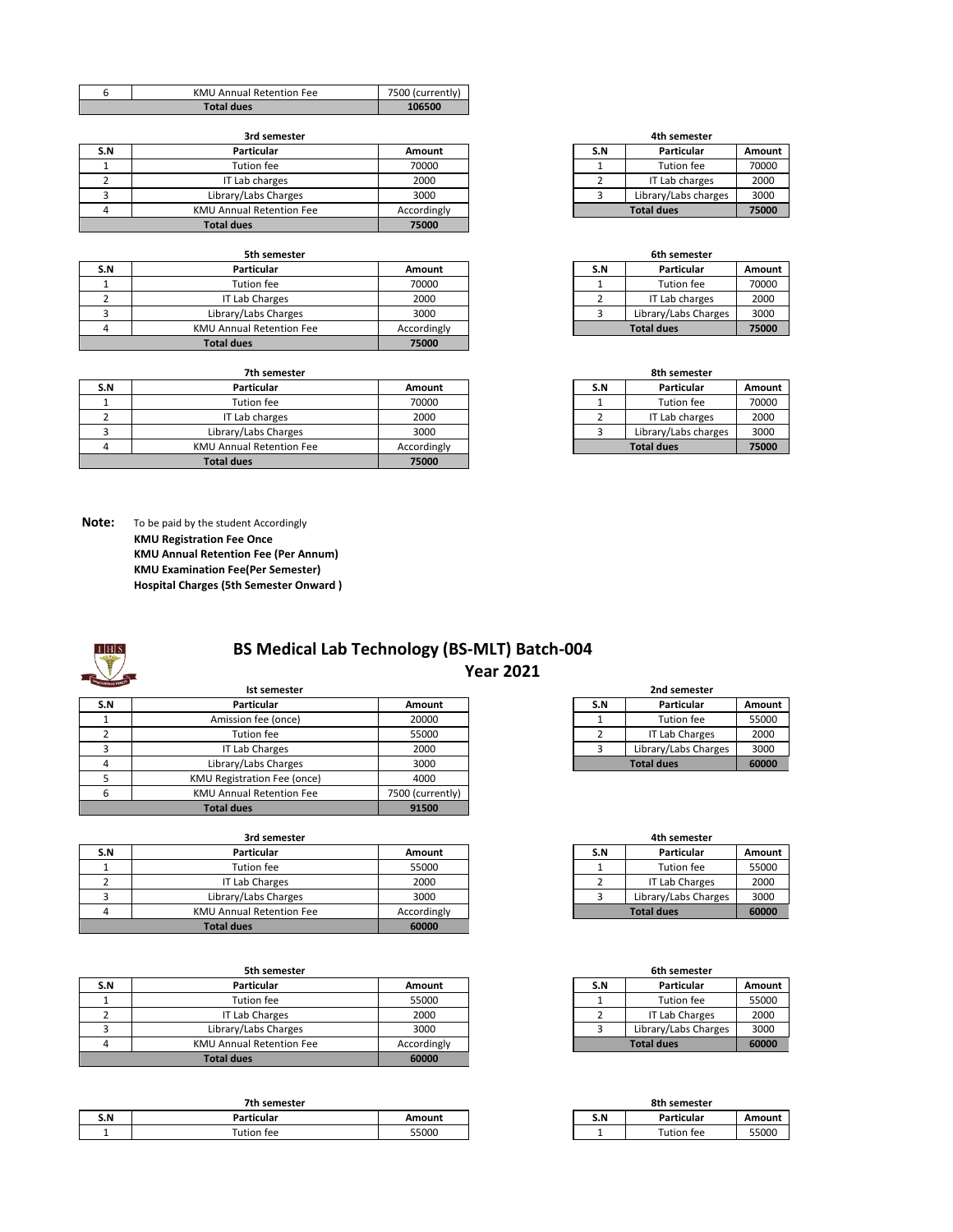| <b>Total dues</b>               | 60000       |  |                       |       |
|---------------------------------|-------------|--|-----------------------|-------|
| <b>KMU Annual Retention Fee</b> | Accordingly |  | <b>Total dues</b>     | 60000 |
| Library/Labs Charges            | 3000        |  | Library/Labs Charges  | 3000  |
| IT Lab Charges                  | 2000        |  | <b>IT Lab Charges</b> | 2000  |

|                   | <b>IT Lab Charges</b> | 2000  |
|-------------------|-----------------------|-------|
|                   | Library/Labs Charges  | 3000  |
| <b>Total dues</b> |                       | 60000 |

**Note:** To be paid by the Student Accordingly **KMU Registration Fee Once KMU Annual Retention Fee (Per Annum) KMU Examination Fee(Per Semester) Hospital Charges (5th Semester Onward )**

### **BS-Anesthesia Batch-004**

|     |                                 |                  | IEAI ZUZI |     |                      |        |
|-----|---------------------------------|------------------|-----------|-----|----------------------|--------|
|     | Ist semester                    |                  |           |     | 2nd semester         |        |
| S.N | <b>Particular</b>               | Amount           |           | S.N | Particular           | Amount |
|     | Amission fee                    | 20000            |           |     | <b>Tution fee</b>    | 70000  |
|     | Tution fee                      | 70000            |           |     | IT Lab charge        | 2000   |
|     | IT Lab charges                  | 2000             |           |     | Library/Labs Charges | 3000   |
| 4   | Library/Labs Charges            | 3000             |           |     | <b>Total dues</b>    | 75000  |
|     | KMU Registration Fee (once)     | 4000             |           |     |                      |        |
| 6   | <b>KMU Annual Retention Fee</b> | 7500 (currently) |           |     |                      |        |
|     | <b>Total dues</b>               | 106500           |           |     |                      |        |

| 3rd semester |                                 |             |     | 4th semester         |        |
|--------------|---------------------------------|-------------|-----|----------------------|--------|
| S.N          | Particular                      | Amount      | S.N | Particular           | Amount |
|              | Tution fee                      | 70000       |     | Tution fee           | 70000  |
|              | IT Lab Charges                  | 2000        |     | IT Lab Charges       | 2000   |
|              | Library/Labs Charges            | 3000        |     | Library/Labs Charges | 3000   |
|              | <b>KMU Annual Retention Fee</b> | Accordingly |     | <b>Total dues</b>    | 75000  |
|              | <b>Total dues</b>               | 75000       |     |                      |        |

|     | 5th semester                    |             |     | 6th semester         |        |
|-----|---------------------------------|-------------|-----|----------------------|--------|
| S.N | Particular                      | Amount      | S.N | Particular           | Amount |
|     | Tution fee                      | 70000       |     | Tution fee           | 70000  |
|     | IT Lab Charges                  | 2000        |     | IT Lab Charges       | 2000   |
|     | Library/Labs Charges            | 3000        |     | Library/Labs Charges | 3000   |
|     | <b>KMU Annual Retention Fee</b> | Accordingly |     | <b>Total dues</b>    | 75000  |
|     | <b>Total dues</b>               | 75000       |     |                      |        |

| 7th semester |                                 |             |     | 8th semester         |        |
|--------------|---------------------------------|-------------|-----|----------------------|--------|
| S.N          | <b>Particular</b>               | Amount      | S.N | Particular           | Amount |
|              | Tution fee                      | 70000       |     | Tution fee           | 70000  |
|              | IT Lab Charges                  | 2000        |     | IT Lab Charges       | 2000   |
|              | Library/Labs Charges            | 3000        |     | Library/Labs Charges | 3000   |
|              | <b>KMU Annual Retention Fee</b> | Accordingly |     | <b>Total dues</b>    | 75000  |
|              | <b>Total dues</b>               | 75000       |     |                      |        |

**Note:** To be paid by Student Accordingly **KMU Registration Fee Once KMU Annual Retention Fee (Per Annum) KMU Examination Fee(Per Semester) Hospital Charges (5th Semester Onward )**



### **DEB** BS-Radiology Batch-001

| 2nd semester      |                      |        |  |  |
|-------------------|----------------------|--------|--|--|
| S.N               | Particular           | Amount |  |  |
|                   | Tution fee           | 70000  |  |  |
|                   | IT Lab charge        | 2000   |  |  |
|                   | Library/Labs Charges | 3000   |  |  |
| <b>Total dues</b> |                      | 75000  |  |  |

| 4th semester |                       |       |  |  |
|--------------|-----------------------|-------|--|--|
| S.N          | Amount                |       |  |  |
|              | <b>Tution fee</b>     | 70000 |  |  |
|              | <b>IT Lab Charges</b> | 2000  |  |  |
| ٦            | Library/Labs Charges  | 3000  |  |  |
|              | 75000                 |       |  |  |

| 6th semester |                       |        |  |
|--------------|-----------------------|--------|--|
| S.N          | Particular            | Amount |  |
|              | Tution fee            | 70000  |  |
|              | <b>IT Lab Charges</b> | 2000   |  |
|              | Library/Labs Charges  | 3000   |  |
|              | 75000                 |        |  |

| 8th semester      |                       |        |  |
|-------------------|-----------------------|--------|--|
| S.N               | Particular            | Amount |  |
|                   | Tution fee            | 70000  |  |
|                   | <b>IT Lab Charges</b> | 2000   |  |
|                   | 3000                  |        |  |
| <b>Total dues</b> |                       | 75000  |  |